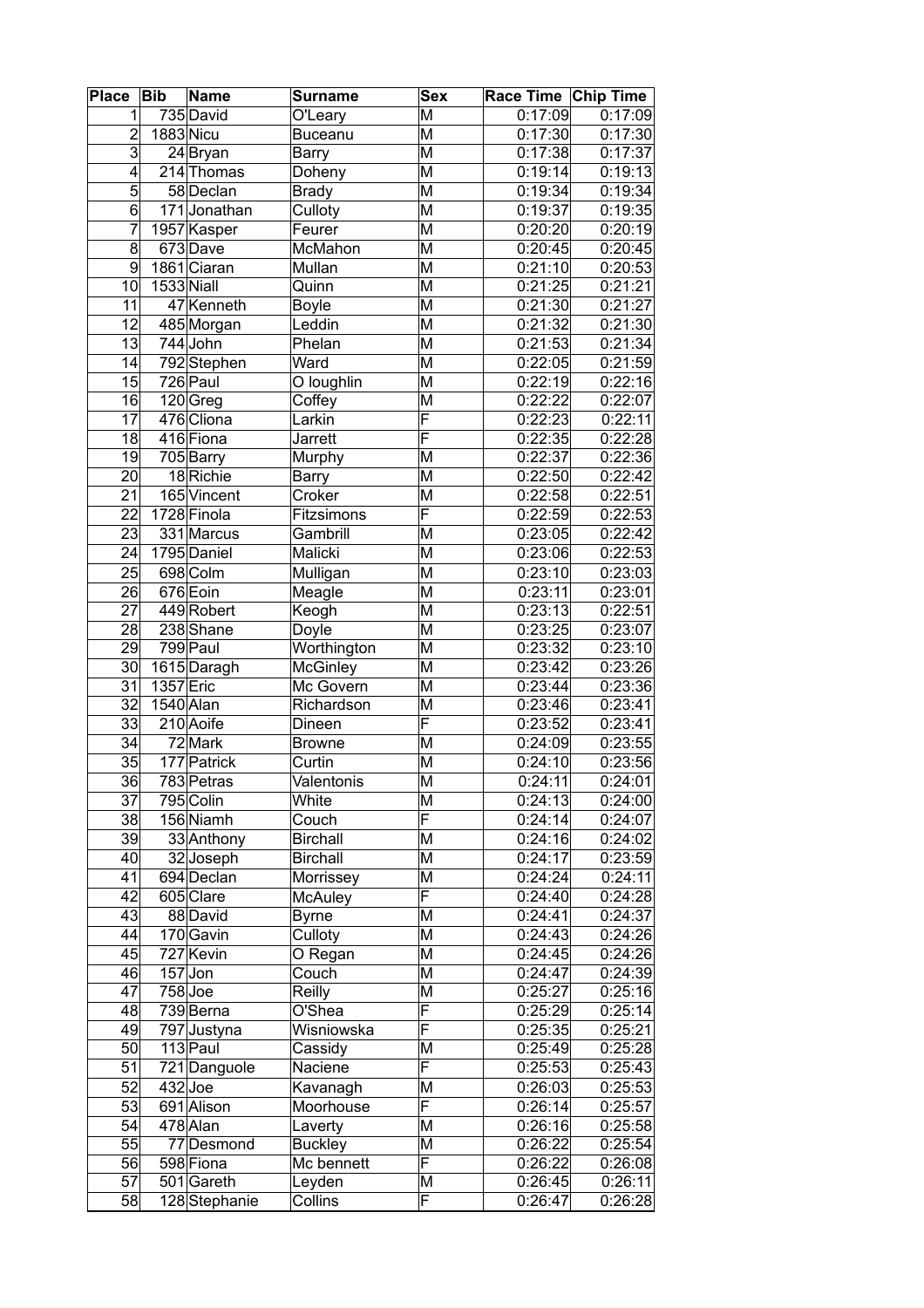| 59               |            | 800 Wei                    | <b>ZHANG</b>         | Μ                            | 0:26:52 | 0:26:15 |
|------------------|------------|----------------------------|----------------------|------------------------------|---------|---------|
| 60 <sub>0</sub>  |            | 674 Fran                   | <b>McNulty</b>       | F                            | 0:26:58 | 0:26:41 |
| 61               |            | 743 Nina                   | Peier                | F                            | 0:27:05 | 0:26:40 |
| $\overline{62}$  |            | 537 Anne Marie             | Lowry                | $\overline{\mathsf{F}}$      | 0:27:07 | 0:26:55 |
| 63               |            | 1530 Mary                  | Prunty               | $\overline{\mathsf{F}}$      | 0:27:21 | 0:27:16 |
| 64               |            | 205 Josephine              | Dignam               | $\overline{\mathsf{F}}$      | 0:27:55 | 0:27:50 |
| 65               |            | 788 Maria                  | Walsh                | F                            | 0:27:57 | 0:27:42 |
| 66               |            | 60 James                   | Brogan               | M                            | 0:28:05 | 0:27:48 |
| 67               |            | 764 Cristiane              | Sbruzzi Cardoso      | F                            | 0:28:07 | 0:27:46 |
| 68               |            | 4 Frederico                | Andrade Lopes        | M                            | 0:28:09 | 0:27:47 |
| 69               |            | 325 Roisin                 | Galvin               | F                            | 0:28:09 | 0:27:44 |
| 70               |            | 738 Ciara                  | Osborne              | F                            | 0:28:10 | 0:27:42 |
| 71               |            | 765 Ger                    | Scahill              | M                            | 0:28:17 | 0:27:53 |
| 72               |            | 1599 Keith                 | <b>Byrne</b>         | M                            | 0:28:19 | 0:27:41 |
| 73               |            | 1800 Maria                 | Gieryna              | $\overline{\mathsf{F}}$      | 0:28:19 | 0:28:06 |
| 74               |            | 601 Julie                  | Mc Fadden            | $\overline{\mathsf{F}}$      | 0:28:19 | 0:27:55 |
| $\overline{75}$  |            | 1815 Jonathan              | Hollywood            | $\overline{\mathsf{M}}$      | 0:28:23 | 0:28:06 |
| 76               |            | 790 Dave                   | Walsh                | M                            | 0:28:27 | 0:28:03 |
| 77               |            | $1748$ Cara                | Doherty              | F                            | 0:28:50 | 0:28:39 |
| 78               |            | 6Deirdre                   |                      | F                            |         | 0:28:36 |
|                  |            |                            | Arthur               | $\overline{\mathsf{F}}$      | 0:28:51 |         |
| 79               |            | 774 Catherine              | Tallon               | $\overline{\mathsf{F}}$      | 0:28:54 | 0:28:38 |
| 80               |            | 879 Bernadette             | Corcoran             | $\overline{\mathsf{F}}$      | 0:28:57 | 0:28:40 |
| 81               | 1678 Niall |                            | Scanell              |                              | 0:28:57 | 0:28:40 |
| $\overline{82}$  | 1026 Ken   |                            | Gibson               | M                            | 0:28:58 | 0:28:40 |
| 83               |            | 433 Gareth                 | Keane                | M                            | 0:29:00 | 0:28:37 |
| 84               |            | 374 Owen                   | Hughes               | M                            | 0:29:02 | 0:28:35 |
| 85               |            | 110 Brian                  | Cassidy              | M                            | 0:29:08 | 0:28:47 |
| 86               |            | 469 Anna                   | <b>Klimek</b>        | $\overline{\mathsf{F}}$      | 0:29:13 | 0:28:54 |
| 87               |            | 736 Kamil                  | Olszaniecki          | M                            | 0:29:17 | 0:28:58 |
| 88               |            | 793 Kasia                  | Wegner               | F                            | 0:29:19 | 0:29:01 |
| 89               |            | 28 Suzanne                 | <b>Beard</b>         | F                            | 0:29:26 | 0:29:05 |
| 90               |            | 236 Glen                   | Doyle                | M                            | 0:29:30 | 0:28:48 |
| 91               |            | 302 Caroline               | Finucane             | F<br>$\overline{\mathsf{F}}$ | 0:29:31 | 0:29:17 |
| 92<br>93         |            | 741 KATARZYNA<br>355 Isaac | <b>PACHUTA</b>       |                              | 0:29:33 | 0:29:00 |
| 94               |            |                            | Hafayed              | M<br>$\overline{\mathsf{F}}$ | 0:29:37 | 0:29:04 |
|                  |            | 118 Mireia                 | $\overline{C}$ odina |                              | 0:29:38 | 0:29:12 |
| 95               |            | 27 Aislinn                 | Bayle                | F                            | 0:29:44 | 0:29:18 |
| 96               |            | 638 Rory                   | <b>McGinley</b>      | М                            | 0:29:46 | 0:29:27 |
| 97               |            | 148 Rachel                 | Connolly             | $\overline{\mathsf{F}}$      | 0:29:49 | 0:29:28 |
| 98               |            | 12 Vanessa                 | Barbato              | $\overline{\mathsf{F}}$      | 0:29:51 | 0:29:40 |
| 99               |            | 543 Denise                 | Lynch                | $\overline{\mathsf{F}}$      | 0:29:52 | 0:29:31 |
| $\overline{1}00$ |            | 1814 Tracey                | Duffy                | $\overline{\mathsf{F}}$      | 0:29:58 | 0:29:41 |
| 101              |            | 644 Deborah                | Mcguigan             | F                            | 0:29:59 | 0:29:40 |
| 102              |            | 206 Leighanne              | Dillon               | F                            | 0:30:03 | 0:29:54 |
| 103              |            | 320 Earl                   | Freeman              | M                            | 0:30:03 | 0:29:54 |
| 104              |            | 755 Sharlene               | Redmond              | F                            | 0:30:04 | 0:29:32 |
| 105              |            | 1138 Gavin                 | Harris               | M                            | 0:30:12 | 0:30:00 |
| 106              |            | 542 Vicky                  | Lumley               | $\overline{\mathsf{F}}$      | 0:30:14 | 0:29:41 |
| 107              |            | 150 Juliana                | Conroy               | F                            | 0:30:20 | 0:29:49 |
| 108              |            | 1904 Nickie                | Rowe                 | F                            | 0:30:28 | 0:30:04 |
| 109              |            | 310 Aileen                 | Foley                | F                            | 0:30:29 | 0:30:11 |
| 110              |            | 732 Deirdre                | O'Halloran           | $\overline{\mathsf{F}}$      | 0:30:30 | 0:29:58 |
| 111              |            | 754 Michael                | Reddy                | М                            | 0:30:31 | 0:30:02 |
| 112              |            | 1884 Lorna                 | Jennings             | F                            | 0:30:35 | 0:29:58 |
| 113              |            | 1363 Eddie                 | Mccluskey            | M                            | 0:30:35 | 0:30:07 |
| 114              |            | 1323 Niamh                 | King                 | F                            | 0:30:36 | 0:30:19 |
| 115              |            | 753 Brid                   | Reddy                | F                            | 0:30:36 | 0:30:07 |
| 116              |            | 607 Fiona                  | Mccabe               | F                            | 0:30:37 | 0:30:21 |
| 117              |            | 309 Colin                  | Flanagan             | M                            | 0:30:37 | 0:30:07 |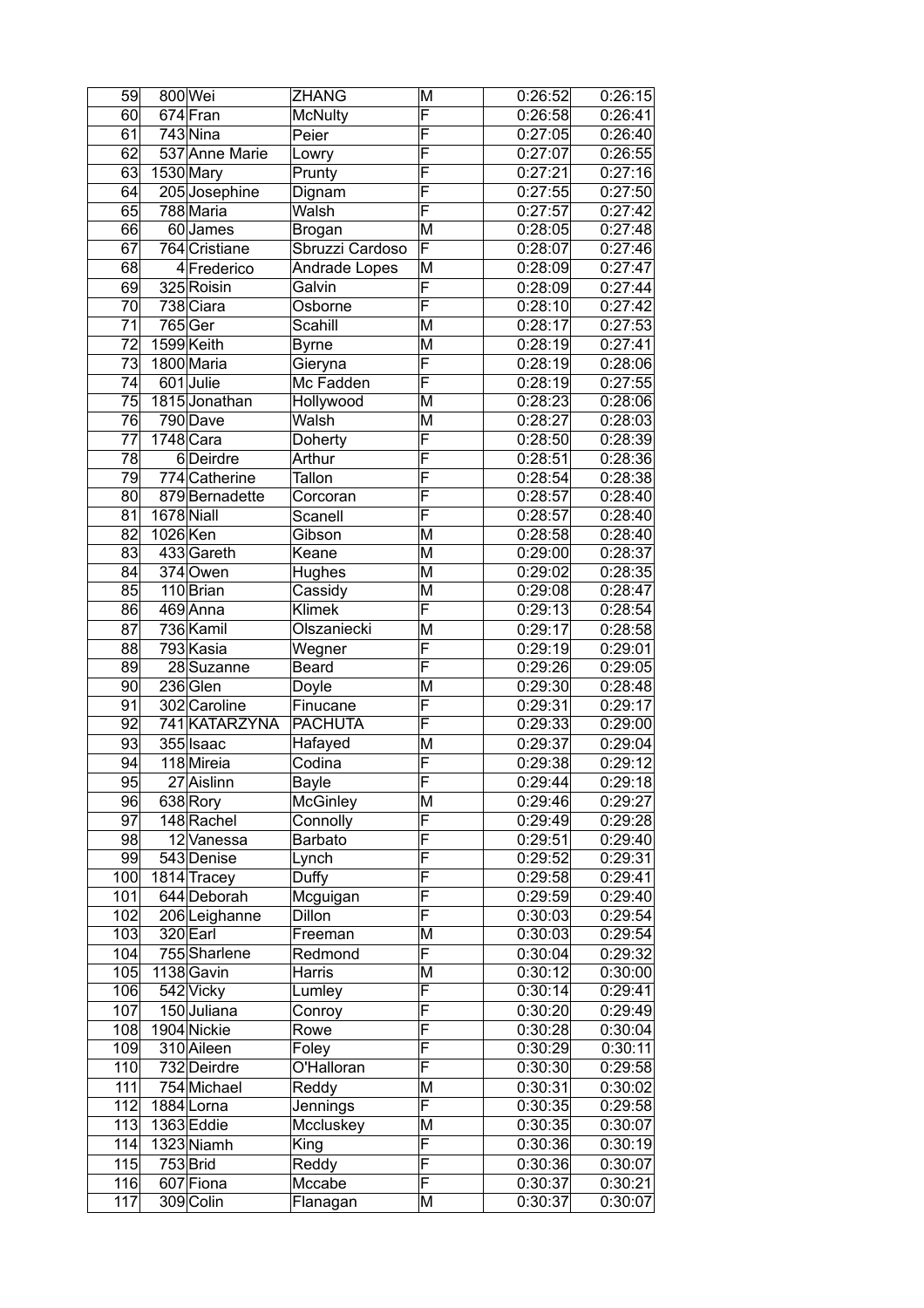| 118              |          | 708Linda                | Murray                   | F                       | 0:30:37            | 0:29:58               |
|------------------|----------|-------------------------|--------------------------|-------------------------|--------------------|-----------------------|
| 119              |          | 596 Dawn                | Martin                   | F                       | 0:30:40            | 0:30:11               |
| 120              |          | 306 Sean                | Fitzmaurice              | M                       | 0:30:42            | 0:30:21               |
| 121              |          | 1489 Andrea             | Norton                   | F                       | 0:30:43            | 0:30:03               |
| 122              |          | 168 Aoife               | Cronin                   | F                       | 0:30:47            | 0:30:27               |
| 123              |          | 259 fergal              | fagan                    | M                       | 0:30:48            | 0:30:11               |
| 124              |          | 769 Magdalena           | Sidorowicz               | F                       | 0:30:51            | 0:30:39               |
| 125              |          | $371$ Karen             | Howard                   | F                       | 0:31:04            | 0:30:28               |
| 126              |          | $\overline{407}$ Kurt   | Ivory                    | M                       | 0:31:08            | 0:30:24               |
| 127              |          | 274 Joanne              | Fahy                     | F                       | 0:31:08            | 0:30:29               |
| 128              | 693Lia   |                         | Morrissey                | F                       | 0:31:09            | 0:30:42               |
| 129              |          | 729 Emmet               | O'Connell                | M                       | 0:31:12            | 0:30:43               |
| 130              |          | 728 Audrey              | O'Connell                | F                       | 0:31:16            | 0:30:45               |
| 131              |          | 716 Chris               | Mutch                    | M                       | 0:31:21            | 0:31:00               |
| 132              |          | 239 Kaye                | Duffy                    | F                       | 0:31:22            | 0:30:50               |
| 133              |          | 759 James               | Reynolds                 | M                       | 0:31:27            | 0:31:16               |
| 134              |          | 740 Lorea               | P. Gonzalez              | F                       | 0:31:32            | 0:31:09               |
| 135              |          | 307 Grace               | Fitzpatrick              | F                       | 0:31:32            | 0:31:24               |
| 136              |          | 334 Darren              | Garahy                   | M                       | 0:31:35            | 0:31:25               |
| 137              |          | 100 Manus               | Carlisle                 | M                       | 0:31:45            | 0:31:10               |
| 138              |          | 761 Mark                | Rowan                    | M                       | 0:31:46            | 0:31:11               |
| 139              |          | 195 Jillian             | Dawson                   | F                       | 0:31:54            | 0:31:31               |
| 140              |          | 737 Clodagh             | O'Neill                  | $\overline{\mathsf{F}}$ | 0:31:54            | 0:31:27               |
| 141              |          | 857 Peter               | Carney                   | M                       | 0:31:58            | 0:31:34               |
| 142              |          | 1825 Emmet              | <b>Barrett</b>           | M                       | 0:31:59            | 0:31:22               |
| 143              |          | 332 Maria               | Gannon                   | F                       | 0:32:21            | 0:31:45               |
| $\overline{144}$ |          | 187 Caroline            | Daly                     | $\overline{\mathsf{F}}$ | 0:32:25            | 0:32:08               |
| 145              |          | 627 Laura               | McEvoy                   | F                       | 0:32:26            | 0:31:58               |
| 146              |          | 445 Emma                | Kennedy                  | $\overline{\mathsf{F}}$ | 0:32:28            | 0:32:06               |
| 147              |          | 798 Alan                | Woodhouse                | M                       | 0:32:30            | 0:31:58               |
| 148              |          | 750 Sandra              | Pye                      | F                       | 0:32:34            | 0:32:04               |
| 149              |          | 428 Norma               | Kavanagh                 | $\overline{\mathsf{F}}$ | 0:32:43            | 0:32:15               |
| 150              |          | 155 Lorraine            | Costigan                 | F                       | 0:32:46            | 0:32:18               |
| 151              |          | 666 Meabh               | McMahon                  | F                       | 0:32:56            | 0:32:27               |
| 152              |          | 368 Dympna              | Houston                  | F                       | 0:32:59            | 0:32:36               |
| 153              |          | 752 Sinead              | Reardon                  | F                       | 0:33:04            | 0:32:45               |
| 154              |          | 781 Bernie              | Tunney                   | Ē                       | 0:33:12            | 0:32:44               |
| 155              |          | 8Niamh                  | Arthur                   | F                       | 0:33:15            | 0:32:58               |
| 156              |          | 677 sarah jayne         |                          | F                       | 0:33:15            | 0:32:47               |
| 157              | 1676 Kim |                         | miggin                   | F                       | 0:33:18            | 0:32:39               |
|                  |          |                         | Ryan<br><b>McCaffery</b> | F                       |                    |                       |
| 158<br>159       |          | 612 Geraldine           |                          | M                       | 0:33:26<br>0:33:32 | 0:33:02<br>0:33:09    |
| 160              |          | 842 Ruairi<br>762 Susan | <b>Burns</b><br>Ruddy    | F                       | 0:33:37            | 0:33:10               |
|                  |          | 223 Caroline            |                          | F                       |                    |                       |
| 161              |          | 704 Samantha            | Doyle                    | F                       | 0:33:58            | 0:33:32               |
| 162              |          |                         | Murphy                   |                         | 0:34:01<br>0:34:03 | 0:33:43               |
| 163              |          | 1310 Frank              | Kelly<br>Moore           | M<br>F                  |                    | 0:33:40               |
| 164<br>165       | 1618Lisa | 392 Jessica             |                          | F                       | 0:34:14<br>0:34:26 | 0:33:36<br>0:33:44    |
|                  |          |                         | Ivory                    | F                       |                    |                       |
| 166              |          | 114 Imelda              | Cawley                   | F                       | 0:34:35            | 0:34:08               |
| 167              |          | 1918 Eileen             | Clifford                 |                         | 0:34:36            | 0:33:56               |
| 168              |          | 280 Cathrina            | Farrell                  | $\overline{\mathsf{F}}$ | 0:34:41            | 0:34:04               |
| 169              |          | 463 Emma                | Kiberd                   | F                       | 0:34:43            | 0:34:06               |
| 170              |          | 335 Sinead              | Gaughan                  | F                       | 0:34:44            | 0:34:20               |
| 171              |          | 1894 Audrey             | Carney                   | F                       | 0:35:05            | 0:34:41               |
| 172              |          | 1612 Sarah              | Hogan                    | F                       | 0:35:07            | 0:34:35               |
| 173              |          | 745 Mary                | Phelan                   | F                       | 0:35:10            | $\overline{0}$ :34:36 |
| 174              |          | 391 Joanne              | <b>Hynes</b>             | F                       | 0:35:11            | 0:34:40               |
| 175              |          | 434 Miriam              | Kelehan                  | F                       | 0:35:13            | 0:34:50               |
| 176              |          | 229 Cathy               | Doyle                    | $\overline{\mathsf{F}}$ | 0:35:13            | 0:34:53               |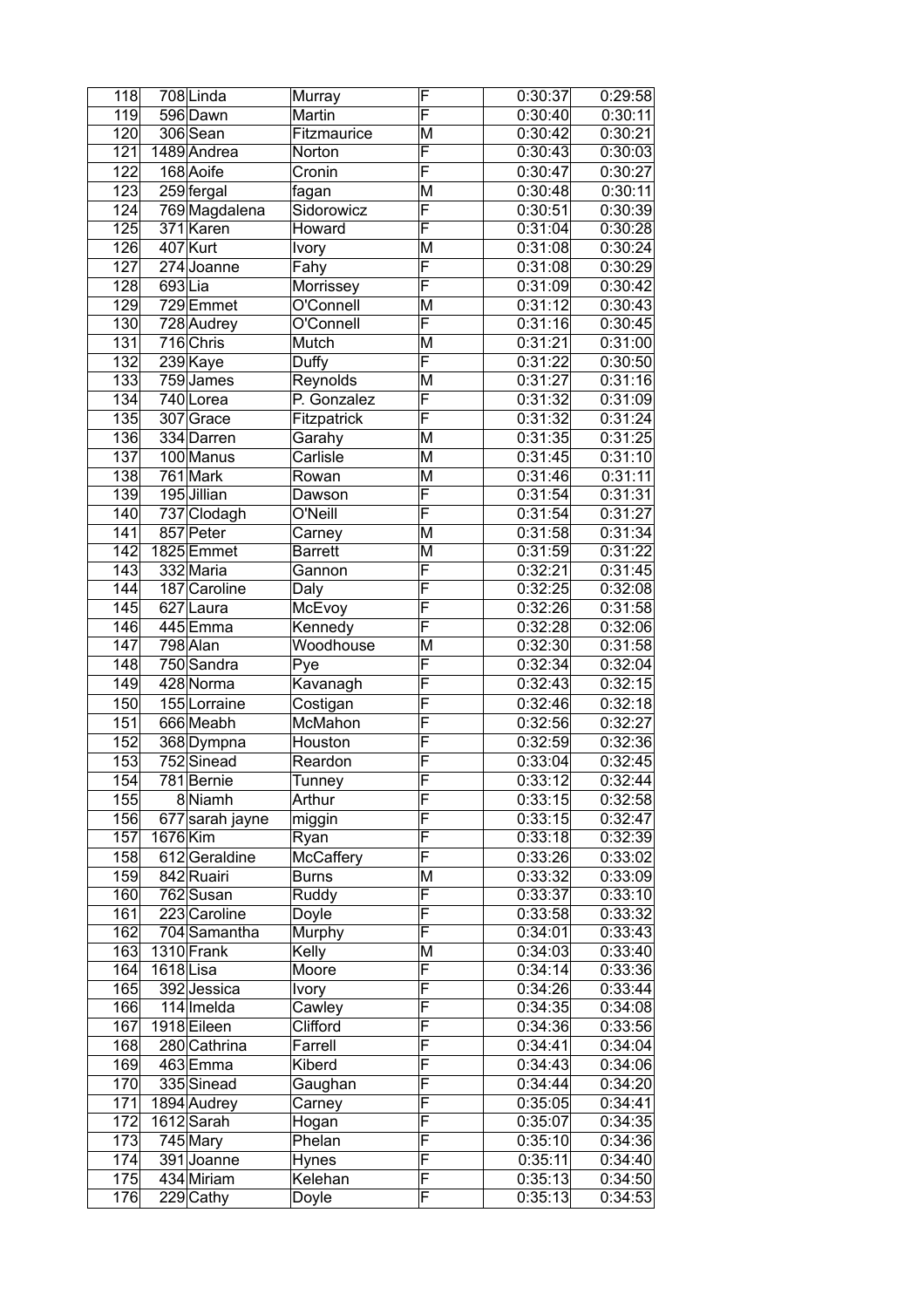| 177               |          | 1349 Linda    | Maxwell         | F                       | 0:35:21 | 0:34:36 |
|-------------------|----------|---------------|-----------------|-------------------------|---------|---------|
| 178               |          | 935 Andy      | Dowling         | M                       | 0:35:23 | 0:34:37 |
| 179               |          | 1774 Gerard   | Murphy          | M                       | 0:35:25 | 0:35:15 |
| 180               |          | 568 Orlagh    | Maguire         | F                       | 0:35:28 | 0:34:46 |
| 181               |          | 563 Sharon    | Lyons           | F                       | 0:35:30 | 0:35:02 |
| 182               |          | 603 Yvonne    | McArdle         | $\overline{\mathsf{F}}$ | 0:35:34 | 0:35:08 |
| 183               |          | 681 Joanne    | Monks           | $\overline{\mathsf{F}}$ | 0:35:35 | 0:35:08 |
| 184               |          | 602 Paula     | McArdle         | F                       | 0:35:43 | 0:35:05 |
| 185               |          | 509 Lynch     | Linda           | F                       | 0:35:47 | 0:35:23 |
| 186               |          | 127 Michelle  | Collins         | F                       | 0:35:50 | 0:35:16 |
| 187               |          | 771 Darren    | Smith           | M                       | 0:35:56 | 0:35:20 |
| 188               |          | 359 Daiane    | Henderson       | F                       | 0:35:56 | 0:35:44 |
| 189               |          | 54 Neil       | <b>Brady</b>    | M                       | 0:35:58 | 0:35:23 |
| 190               |          | 697 Leah      | Mullally        | F                       | 0:35:58 | 0:35:21 |
| 191               |          | 62 Mark       | <b>Brown</b>    | M                       | 0:36:25 | 0:35:59 |
| 192               |          | 337 Laura     | Gibbons         | F                       | 0:36:40 | 0:36:18 |
| 193               |          | 1886 Jenny    | Gibbones        | F                       | 0:36:43 | 0:36:21 |
| 194               |          | 152Lorna      | Conway          | F                       | 0:36:46 | 0:36:15 |
| 195               |          | 687 Mary      | Montefusco      | F                       | 0:36:48 | 0:36:27 |
| 196               |          | 720 Brian     | <b>Myers</b>    | M                       | 0:36:49 | 0:36:31 |
| 197               |          | 786 Noelia    | Vecchi          | F                       | 0:36:51 | 0:36:29 |
| 198               |          | 766 Romarey   | Segura          | F                       | 0:36:52 | 0:36:31 |
| 199               |          | 276 Martin    | Farnan          | M                       | 0:37:03 | 0:36:30 |
| 200               |          | 614 Niamh     | McCarthy        | $\overline{\mathsf{F}}$ | 0:38:22 | 0:37:44 |
| 201               |          | 772 Olajide   | Sofoluwe        | F                       | 0:38:23 | 0:37:56 |
| 202               |          | 779 Giulianna | Trotta          | F                       | 0:38:28 | 0:38:16 |
| 203               |          | 599Julie      | Mc Caskie       | F                       | 0:38:30 | 0:38:10 |
| 204               |          | 613 Cathrina  | Mccarthy        | $\overline{\mathsf{F}}$ | 0:38:30 | 0:38:10 |
| 205               |          | 349 tina      | griffin         | $\overline{\mathsf{F}}$ | 0:38:37 | 0:38:13 |
| 206               |          | $647$ Ann     | <b>McHale</b>   | F                       | 0:38:39 | 0:38:08 |
| 207               |          | 184 Carla     | Cushnahan       | F                       | 0:38:39 | 0:38:12 |
| 208               |          | 202 celine    | Delaney         | F                       | 0:38:39 | 0:38:12 |
| 209               |          | 517 Nicola    | Lloyd           | F                       | 0:38:51 | 0:38:23 |
| 210               |          | 515 Nicola    | Lloyd           | F                       | 0:38:53 | 0:38:24 |
| 211               |          | 169 Claire    | Cullen          | $\overline{\mathsf{F}}$ | 0:39:08 | 0:38:40 |
| $\overline{212}$  |          | 659 Jennifer  | <b>McKevitt</b> | F                       | 0:39:19 | 0:38:56 |
| $\overline{2}$ 13 |          | 53 Denise     | <b>Brady</b>    | $\overline{\mathsf{F}}$ | 0:39:22 | 0:38:59 |
| 214               |          | 245 Rhona     | Dunne           | F                       | 0:39:40 | 0:39:09 |
| 215               |          | $105$ Orla    | Carragher       | F                       | 0:39:42 | 0:39:15 |
| 216               |          | 96 Susan      | Callan          | F                       | 0:39:43 | 0:39:11 |
| $\overline{217}$  |          | 254 Deirdre   | Egan            | F                       | 0:40:02 | 0:39:31 |
| 218               |          | 622 Helena    | McDonnell       | F                       | 0:40:02 | 0:39:31 |
| 219               |          | 619 Sandra    | McDonnell       | F                       | 0:40:15 | 0:39:52 |
| 220               |          | 1013 Hazel    | Fitzgibbon      | F                       | 0:40:17 | 0:39:48 |
| 221               |          | 116 Roy       | Champ           | M                       | 0:40:33 | 0:39:57 |
| 222               |          | 354 Christine | Griffin         | $\overline{\mathsf{F}}$ | 0:40:46 | 0:40:14 |
| 223               |          | 731 Teresa    | O'Gorman        | $\overline{\mathsf{F}}$ | 0:40:53 | 0:40:27 |
| 224               |          | 567 Rachael   | Macken          | $\overline{\mathsf{F}}$ | 0:40:57 | 0:40:32 |
| 225               |          | 316 Orla      | Fox             | F                       | 0:40:59 | 0:40:29 |
| 226               |          | 763 Amy       | Sampson         | F                       | 0:41:09 | 0:40:34 |
| 227               |          | 384 Sandra    | Hyde            | $\overline{\mathsf{F}}$ | 0:41:11 | 0:40:41 |
| 228               |          | 794 sarah     | whelan          | F                       | 0:41:11 | 0:40:40 |
| 229               |          | 423 Niamh     | Judge O'Connell | F                       | 0:43:57 | 0:43:17 |
| 230               |          | 1598 Orlagh   | Ahern           | F                       | 0:45:42 | 0:45:02 |
| 231               |          | 1600 Alison   | Elukanlo        | F                       | 0:45:42 | 0:45:03 |
| 232               | 1660Lisa |               | O'Neill         | F                       | 0:45:43 | 0:45:07 |
| 233               |          | 770 Bernie    | Simpson         | F                       | 0:45:48 | 0:45:22 |
| 234               |          | 496 Natasha   | Lester          | $\overline{\mathsf{F}}$ | 0:45:49 | 0:45:22 |
| 235               |          | 1901 Audrey   | Murray          | $\overline{\mathsf{F}}$ | 0:45:57 | 0:45:22 |